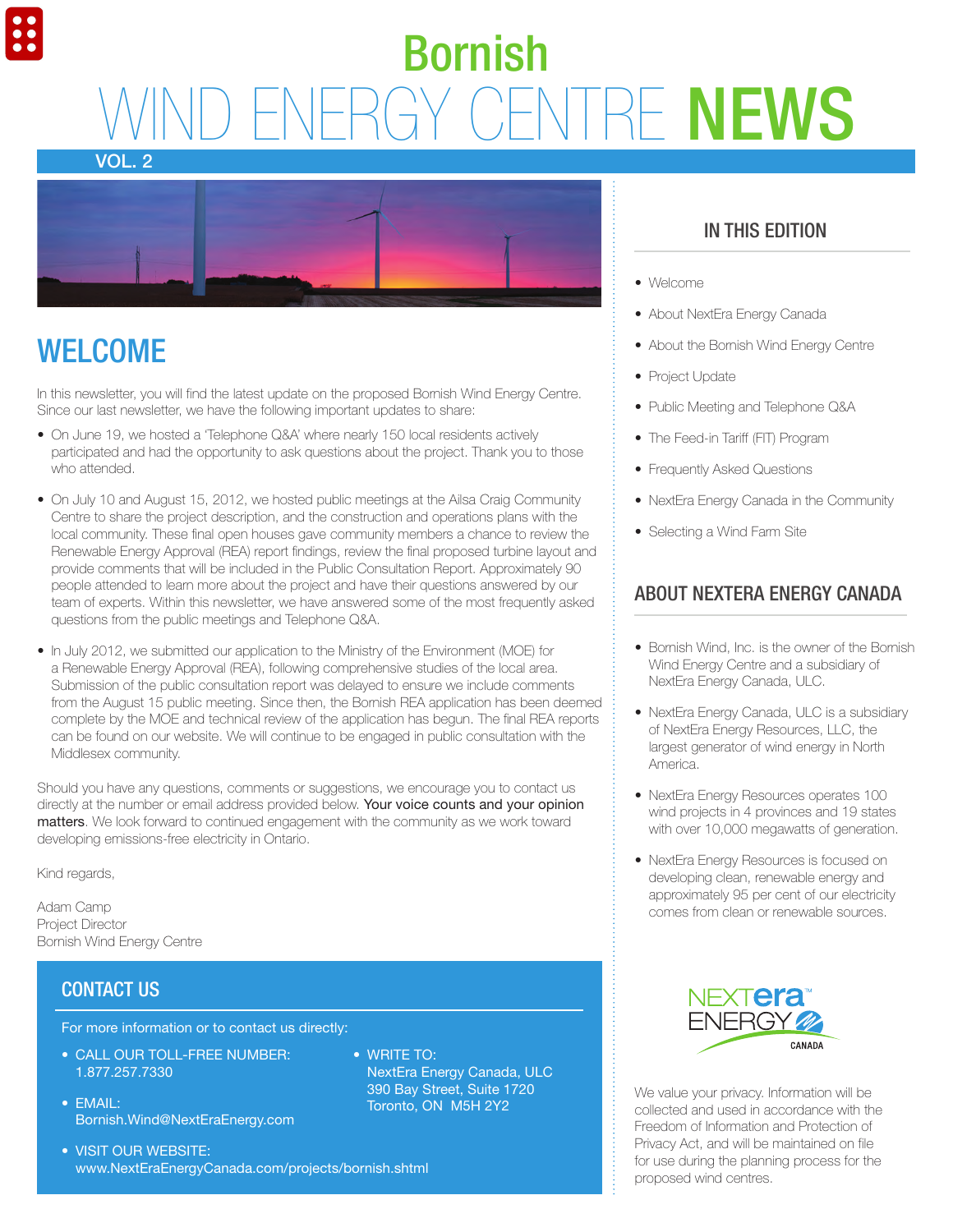## About the BORNISH Wind Energy Centre

- The Bornish Wind Energy Centre will be located on privately-owned land in North Middlesex, Ontario.
- The transmission line for the Bornish Wind Energy Centre will converge with transmission lines for the nearby Adelaide and Jericho Wind Energy Centres at a switching station located in the Bornish Project Area in North Middlesex. From this switching station a transmission line will carry the electricity from the three projects eastward, approximately 12 kilometers, to a Hydro One transmission line.
- The Bornish Wind Energy Centre will generate up to 73.5-megawatts using up to 45 wind turbines. At maximum capacity, this project is expected to produce enough energy to power approximately 18,375 homes in Ontario.
- Local economic benefits of the project include employment opportunities, added tax base for municipalities and landowner lease payments. The Bornish Wind Energy Centre will create an estimated 150 construction jobs and 6-8 full time local operations jobs.

### PROJECT UPDATE

The Renewable Energy Approval (REA) application for the proposed Bornish Wind Energy Centre has been submitted to, and deemed complete by, the Ministry of the Environment (MOE). The application is now under technical review which will take place until 2013 and NextEra Energy Canada is committed to continued engagement with the local community throughout this process. The reports can be found on our website at: www.nexteraenergycanada.com/projects/ bornish.shtml.

### PUBLIC MEETING AND Telephone Q&A

On the evening of Tuesday, June 19, NextEra Energy Canada conducted a live Telephone Q&A regarding the Bornish Wind Energy Centre.

With the use of a professional third party moderator, a Telephone Q&A involves proactively contacting community members by phone to inform, educate and invite participants to engage in debate with a panel of company, project and renewable energy experts. Participants are invited to ask questions and can listen to questions that other local community members ask, and the answers given by the panel.

The panel included the Bornish Wind Energy Project Director, NextEra Energy Canada's engineering manager, regional operations manager, environmental services manager, a terrestrial and wetlands biologist and an environmental health issues expert.

Prior to the session, outbound calls were placed to every available phone number in the project area and a brief pre-recorded message notified people of the upcoming live telephone meeting, informed them how to participate and left them a direct phone number to NextEra Energy Canada to call prior to the meeting if they had any questions.



A number of community members participated in the call and asked questions, which were centered around turbine location for the Bornish project, impact on property values and impact on health. We have attempted to answer these questions in the FAQ section of this newsletter.

## The Feed-in Tariff (FIT) Program

The Feed-in Tariff (FIT) program was created by the Ontario Power Authority (OPA) in an effort to encourage the development of renewable energy projects, such as wind and solar energy centres, in the province. The program was designed to promote investment in renewable energy projects thereby helping to build a reliable and sustainable energy system in Ontario. In addition, the FIT program supports the following objectives:

- Helps Ontario phase out coal-fired electricity generation by 2014 – the largest climate change initiative in Canada
- Boosts economic activity and the development of renewable energy technologies
- Creates new green industries and jobs

The FIT program has been in place for two years and, in that time, has undergone review

by both the OPA and residents of Ontario to identify necessary changes and ensure it is sustainable in the long-term. The OPA recently announced changes to the program, some of which are listed below. All of the changes are designed to:

- Continue Ontario's commitment to clean energy
- Streamline processes and create jobs
- Encourage greater community and Aboriginal participation
- Improve municipal engagement
- Reduce price to reflect lower costs
- Grow Ontario's clean energy economy

It is important to note that NextEra Energy Canada projects were awarded FIT contracts prior to the recent changes, and are subject to the original program requirements.

#### Key changes to the FIT Program include:

- Submission of applications only during an application window, and no longer on an ongoing basis
- Each application to be assigned points and prioritized based on applicant type, municipal support, Aboriginal support, project readiness and electricity system benefit
- Ten per cent of remaining capacity to be reserved for projects with significant participation from local or Aboriginal communities.
- Prices to be reduced by approximately 20 per cent for solar projects and 15 per cent for wind projects

For more information on the FIT program, please visit fit.powerauthority.on.ca.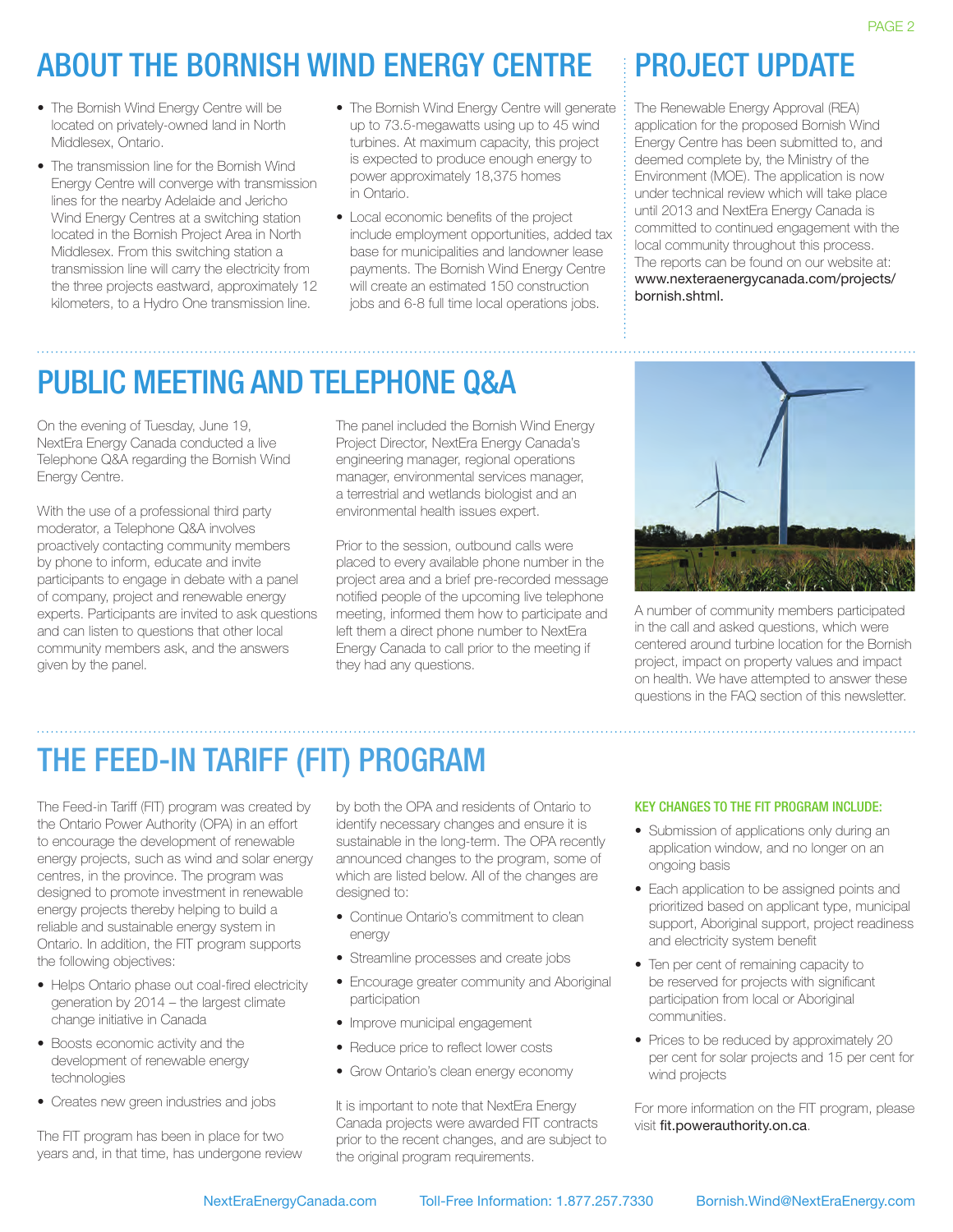### Frequently Asked Questions

#### Are our high hydro costs due to renewable energy? Q:

The cost of wind power generation is competitive with that of many other newly-installed power sources. Once turbines are installed, the cost of generating wind power will remain steady for decades because the cost of the fuel – wind – is free. In Ontario, energy that is generated by wind power is added to the provincial grid so the cost to consumers is the same as any other power-generating source. A:

It is true that electricity prices have risen steadily across Ontario over time and this has happened for a number of reasons:

- Ontario is closing its fleet of dirty, coal-fired generation by 2014, and replacing it with cleaner, greener sources. There is a cost associated with replacing coal, which has not historically been priced to capture the broader negative externalities associated with electricity production.
- As mandated by the government, there is a pressing need to update and modernize Ontario's infrastructure, such as its nuclear plants and transmission lines. Much of Ontario's transmission system was built in the 1950s and 1960s, with a useful life of 40 years. As this happens, higher charges to end-users are applied.
- Historically, the cost of generating and delivering electricity to consumers has been heavily subsidized within crown corporations. The government agencies in charge of setting fees have stated they are in the process of adjusting the fee structure to more accurately reflect the true cost of energy production.

#### WILL THIS PROJECT AFFECT THE property values of our homes? Q:

Multiple studies<sup>1</sup> have found that property values of homes are not impacted by the existence of a wind facility in the area. According to the 2010 study *'Effect on Real Estate Values in the Municipality of Chatham-Kent'*, Ontario: A:

"In the study area, where wind farms were clearly visible, there was no empirical evidence to indicate that rural residential properties realized lower sale prices than similar residential properties within the same area that were outside of the view-shed (the area in which the turbines can be seen) of a wind turbine. No statistical inference to demonstrate that wind farms negatively affect rural residential market values in Chatham-Kent was apparent in this analysis."

#### Q: WHAT IMPACT DO WIND turbines have on our health?

A: NextEra Energy Canada takes concerns about human health very seriously. Although much has been

written about health effects associated with wind turbines, we have found no credible, scientifically peer-reviewed study that demonstrates a link between wind turbines and negative health effects.

In May 2010, the Chief Medical Officer of Health of Ontario conducted a report titled "*The Potential Health Impacts of Wind Turbines*", which states<sup>2</sup>:

"Scientific evidence available to date does not demonstrate a direct causal link between wind turbine noise and adverse health effects. The sound level from wind turbines at common residential setbacks is not sufficient to cause hearing impairment or other direct health effects, and there is no scientific evidence to date that vibration from low frequency wind turbine noise causes adverse health effects."

In "*Health effects and wind turbines: A review of the literature*", Canadian based Loren D. Knopper and Christopher Ollson state:

"To date, no peer reviewed articles demonstrate a direct causal link between people living in proximity to modern wind turbines, the noise they emit and resulting physiological health effects."<sup>3</sup>

Canadian Wind Energy Association's "*Wind Turbine Sound and Health Effects: An Expert Panel Review*" states:

- Sound from wind turbines does not pose a risk of hearing loss or any other adverse health effect in humans;
- Sub-audible, low frequency sound and infrasound from wind turbines do not present a risk to human health;
- Some people may be annoyed at the presence of sound from wind turbines. Annoyance is not a pathological entity; and
- A major cause of concern about wind turbine sound is its fluctuating nature. Some may find this sound annoying, a reaction that depends primarily on personal characteristics as opposed to the intensity of the sound level.4

#### Q: **HOW LOUD ARE** WIND TURBINES?

A: With the evolution of modern wind turbine technology, the mechanical noise from the turbine is almost

undetectable. Turbines only run when the wind is blowing and the sound of the wind masks most of the noise.

Furthermore, wind projects in Ontario are under strict sound guidelines, as prescribed by the Ministry of the Environment. For residences in the area, the Bornish project will be quieter than many common sounds – such as a quiet room. If concerns regarding sound levels arise, we commit to investigating and, if necessary, remedying this situation as soon as possible.

#### Do wind turbines cause shadow flicker? Q:

When the sun is in a particular position behind a turbine, and there is no cloud cover, rotating wind turbine blades may cast shadows in the windows of neighboring properties creating what is known as a 'flickering' effect. Ontario's 550m minimum setback from non-participating homes helps minimize this effect, but it may not completely remove it. This phenomenon can be very easily predicted and, if necessary, mitigated by planting trees or installing awnings in the line of sight. A:

Fundamentally, shadow flicker is an aesthetic rather than a safety issue, but we recognize that it could be disruptive. NextEra Energy Canada will have a construction and operations communication program in place to address any concerns related to the projects, should they arise.

1 For example, see: Ernest Orlando Lawrence and Berkeley National Laboratory - The Impact of Wind Power Projects on Residential Property Values in the United States: A Multi-Site Hedonic Analysis (Dec 2009) and CanWEA - Wind Energy Study - Effect on Real Estate Values in the Municipality of Chatham-Kent, Ontario (Feb 2010)

2 The report can be found at: http://www.health.gov.on.ca/en/public/ publications/ministry\_reports/wind\_turbine/wind\_turbine.pdf

3 The report can be found at: http://www.ehjournal.net/content/10/1/78

4 The report can be found at: http://www.canwea.ca/pdf/talkwind/ Wind\_Turbine\_Sound\_and\_Health\_Effects.pdf